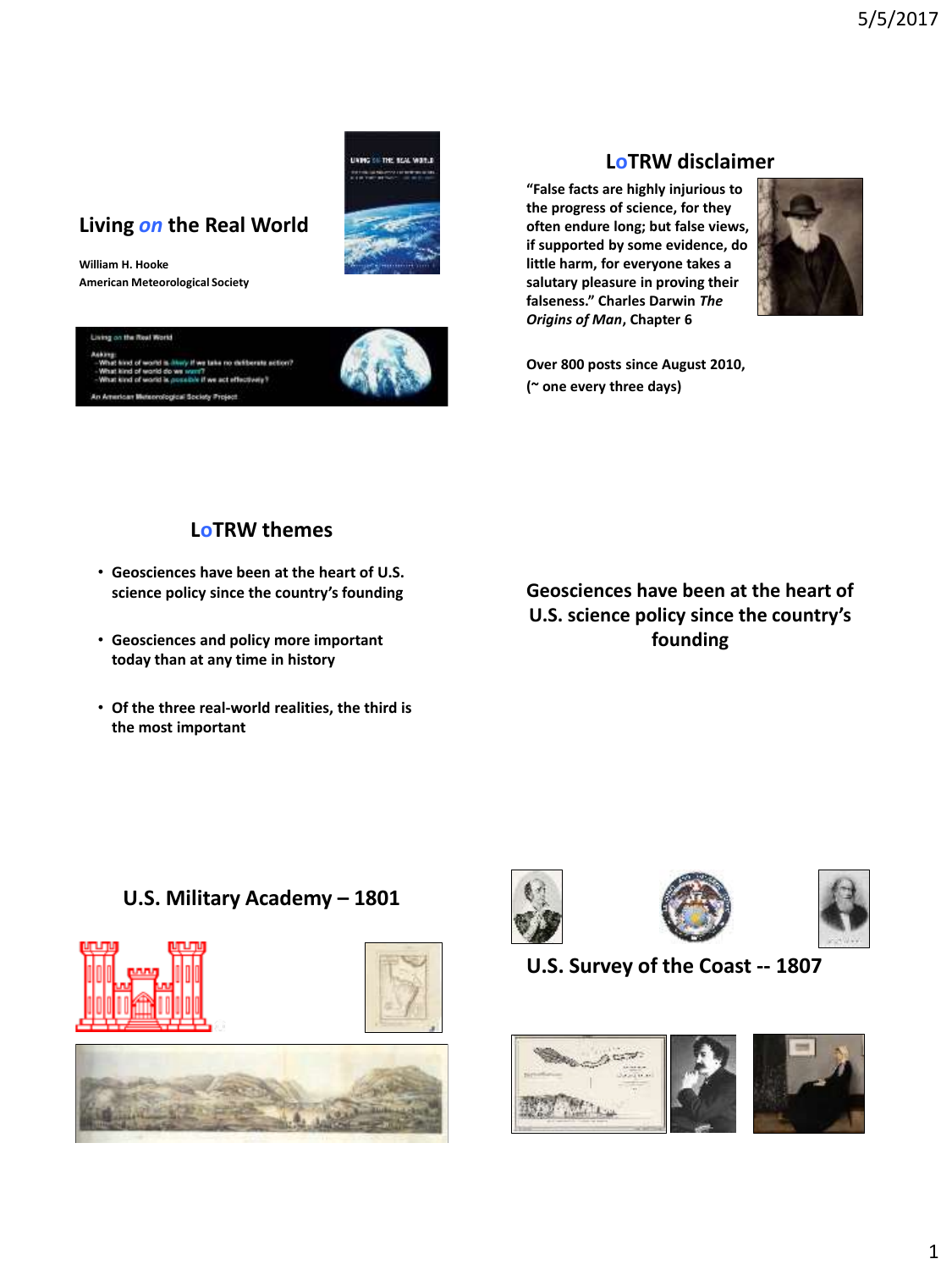## **Great expeditions**

- **Lewis and Clark 1804-1806**
- **Zebulon Pike 1806-1807**
- **Charles Wilkes 1838-1842**
- **John Wesley Powell 1869**







## **the Morrill Act**



- *"An Act Donating Public Lands to the Several States and Territories which may provide Colleges for the Benefit of Agriculture and the Mechanic Arts,"*
- each state provided 30,000 acres of Federal land for each member in their Congressional delegation.

## **Post Civil-War science agencies**

- **Army Signal Service 1860**
- **Navy Hydrographic Office 1866**
- **US Geological Survey 1879**
- **US Coast and Geodetic Survey 1878 (1807)**



## **Geosciences and policy more important today than at any time in history**

## **Four trends are driving change in environmental intelligence**

#### • **Two challenges**

- **Resource scarcity, vulnerability to hazards, and environmental degradation**
- **Increasing need for holistic solution**

#### • **Two opportunities**

- **Increasing diagnostic power of Earth observations**
- **Increasing analytical capabilities: exascale computing, big data, data analytics, cognitive computing**

## **These are triggering seismic shifts**

- **Relation between the public, private, and academic sectors**
- **Relation between established service providers and newcomers**
- **Private weather sector vs. big data**
- **Commercial sales of observing hardware vs. data streams**
- **Earth- vs. planetary missions**
- **Rapidly growing importance of international markets**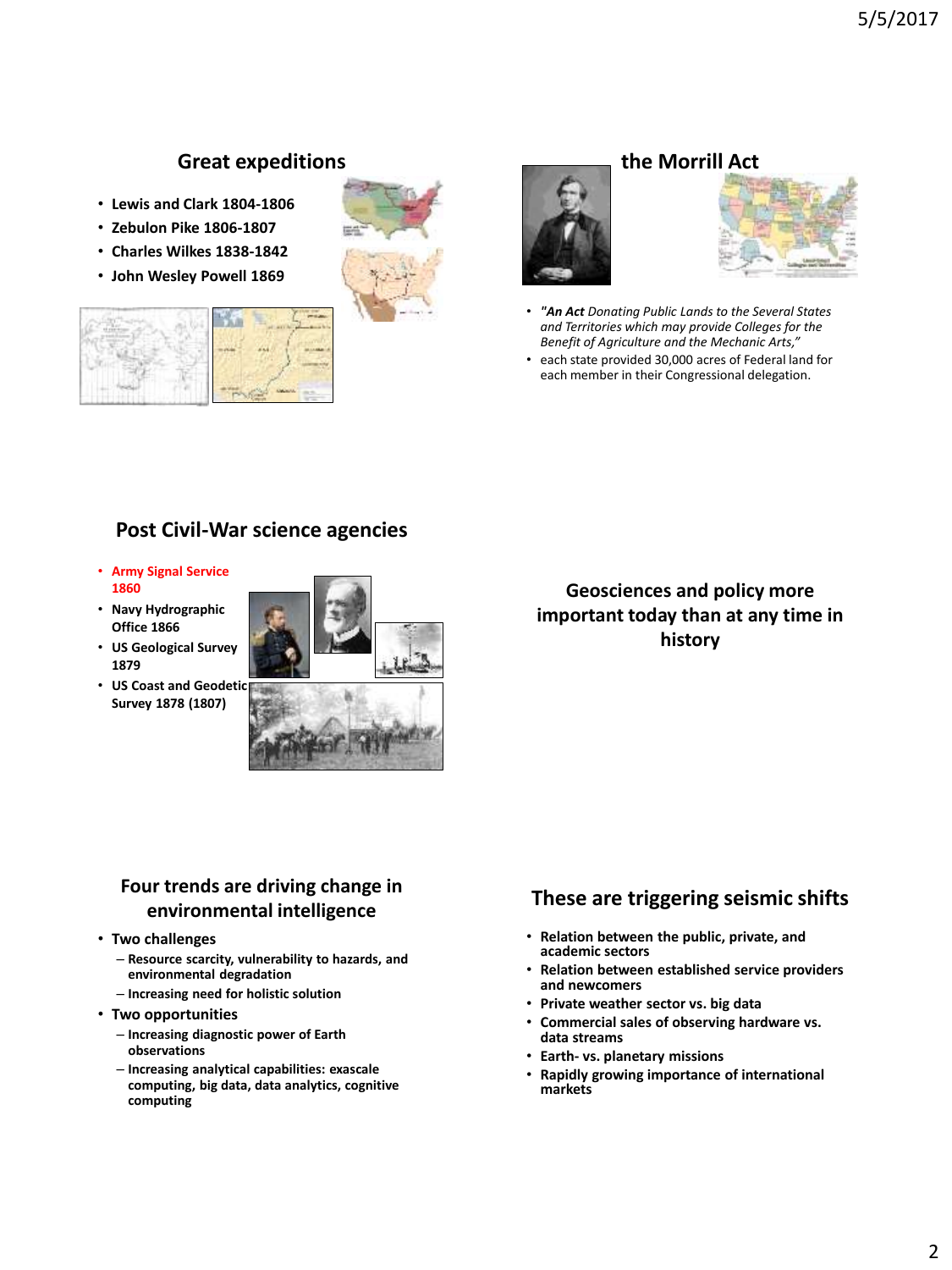# **Over the next 20 years, the world will spend \$100T on critical infrastructure:**

- **Water infrastructure \$25T**
- **Agricultural investment \$15T**
- **Energy \$50T**
- **Natural hazard losses \$10T**



**The world will lose between \$4T-\$20T in value of ecosystem services (by 2030)**

**Of the three real-world realities, the third is the most important**

## **China is competing for this business**

#### **U.S. edge?**

- **Innovation, but also**
- **Societal benefit**
	- **Governance**
	- **STEM education**
- **Funding**

– **3-fold solutions**

**Lost if we hit the**

**"Pause" button**





## **Reality #1. Physical**

**(old) climate never changes (new) climate always changing, sometimes abruptly**

**(old) global air's assimilative capacity is infinite (new) global air's assimilative capacity is finite**

**(old) weather is unpredictable (new) weather is more predictable than we thought**

## **Reality #2. Social**

- **Not just a handful of scientists… but 300M Americans, 7B people worldwide**
	- **Get the policies right**
	- **A culture of innovation**
	- **K-12 public education, especially** 
		- **critical thinking**
		- **STEM**

## **Reality #3. Spiritual**

**(want proof?)**

**Google: "Mideast rumors"**